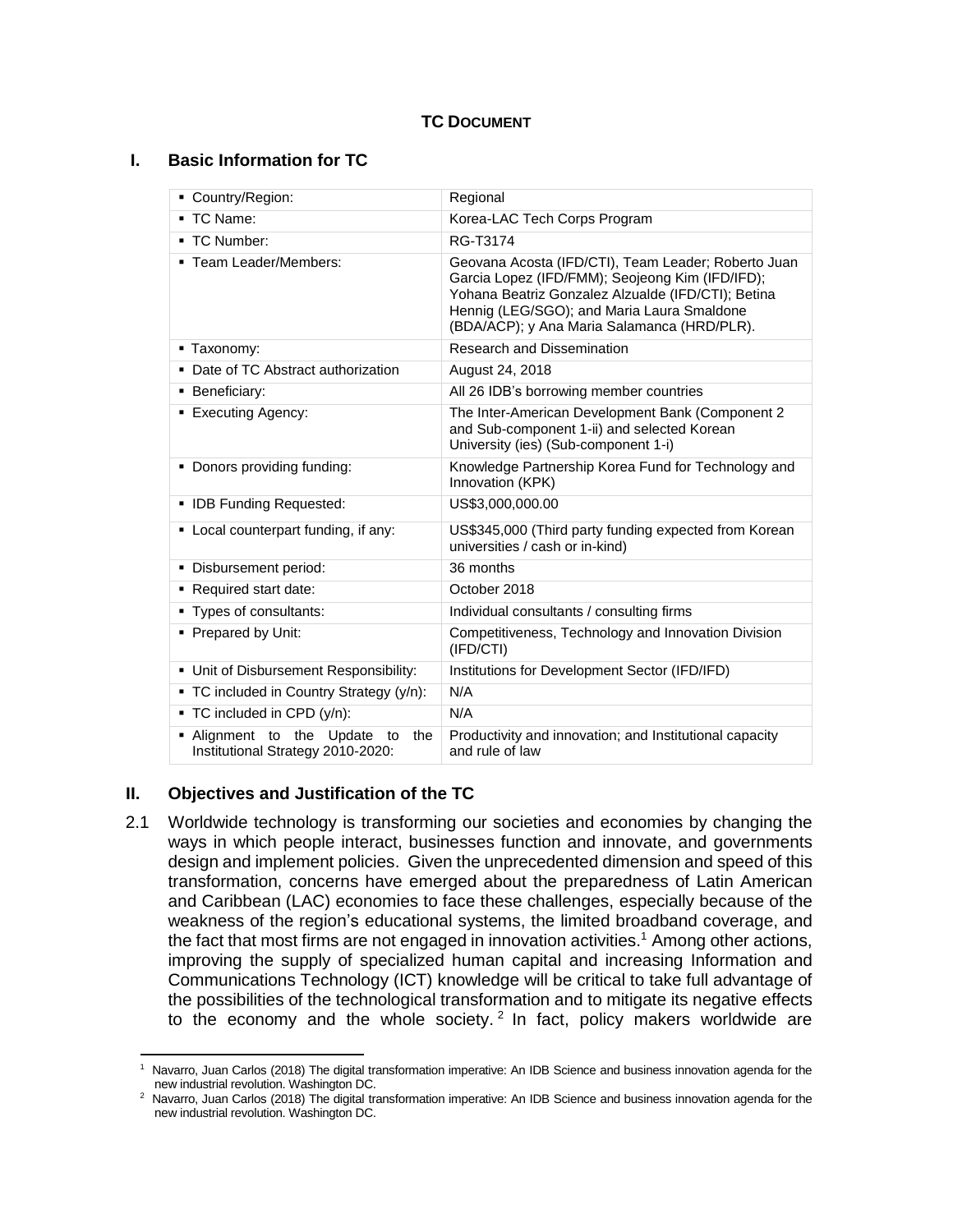particularly interested in the supply of scientists, engineers and ICT experts because of their direct involvement in technical change and the ongoing digital transformation.<sup>3</sup>

- 2.2 The Republic of Korea (Korea) represents a paradigm of innovation-led economic development. The country has changed its economic structure in favor of more technologically sophisticated industries and has diversified the number and nature of its productive specialization.<sup>4</sup> Today Korea is a major contributor to the accelerating development of all ICT technologies. 5 Its economic transformation has been achieved in close collaboration between the government, industry and the academic community. Among its strengths, Korea has one of the highest rates of spending on Research and Development (R&D) in the world; it also has a highly educated labor force with a strong interest in science and technology. Many higher education institutions in Korea provide innovative and high-quality programs, which constitutes an important contribution to its reputation as a global ICT leader.
- 2.3 The Inter-American Development Bank (the Bank), with the financial support of the Korea Poverty Reduction Fund, approved in 2015 the *Korea-LAC Scholarship Program (KLSP)* (RG-T2579) to contribute to enhancing the analytical and managerial skills of the public-sector workforce in the LAC region. Under this initiative, 26 public officials from 16 LAC countries have benefitted from a full scholarship to obtain a master's degree in public management or public policy for a period of 18 months in two competitively selected Korean institutions. The scholarship recipients have successfully participated in rigorous academic and extra-curricular activities including field trips, a joint training with Samsung and internship programs at Korean public institutions, among others. Upon the completion of the program, the scholarship awardees already returned or are expected to return to the public sector of their home countries by early 2019; and will work for at least 24 months in the public sector of their respective countries.
- 2.4 A mid-term external assessment found the KLSP to be ideally and uniquely designed to train LAC officials. The evaluation especially praised the KLSP's achievements as the program has allowed the scholarship recipients to develop academic and professional knowledge associated with hands-on experience in the public sector in Korea. At the same time, the evaluation found that the KLSP contributed to an enhanced globalization of Korean institutions through strengthening their network in the region, and with LAC public officials and institutions. As part of its conclusions, the assessment recommended to maintain a Master´s degree program in public management and policy but extend the scope to emerging areas such as productive diversification development, ICT, e-government and digital-economy, science and technology development and application, among others. The assessment also suggested to make efforts to increase the number of participating LAC countries, and to raise the number of students per institution to secure proper economies of scale.
- 2.5 In October 2017, the Bank and the Ministry of Economy and Finance (MOEF) of Korea signed a Memorandum of Understanding (MOU) to foster opportunities for development of talent by leveraging grant resources provided by the MOEF. This MOU considers scholarship and capacity building programs in high-level institutions in Korea as one of the main activities, which is undoubtedly in line with the primary goal

 $\overline{a}$ 

<sup>3</sup> OECD (2017), OECD Science, Technology and Industry Scoreboard 2017: The digital transformation. OECD Publishing, Paris.

<sup>4</sup> IDB (2017). Innovation, Science and Technology Sector Framework Document (GN-2791-5). September 2017.

<sup>5</sup> OECD (2017), OECD Science, Technology and Industry Scoreboard 2017: The digital transformation: Korea. OECD Publishing, Paris.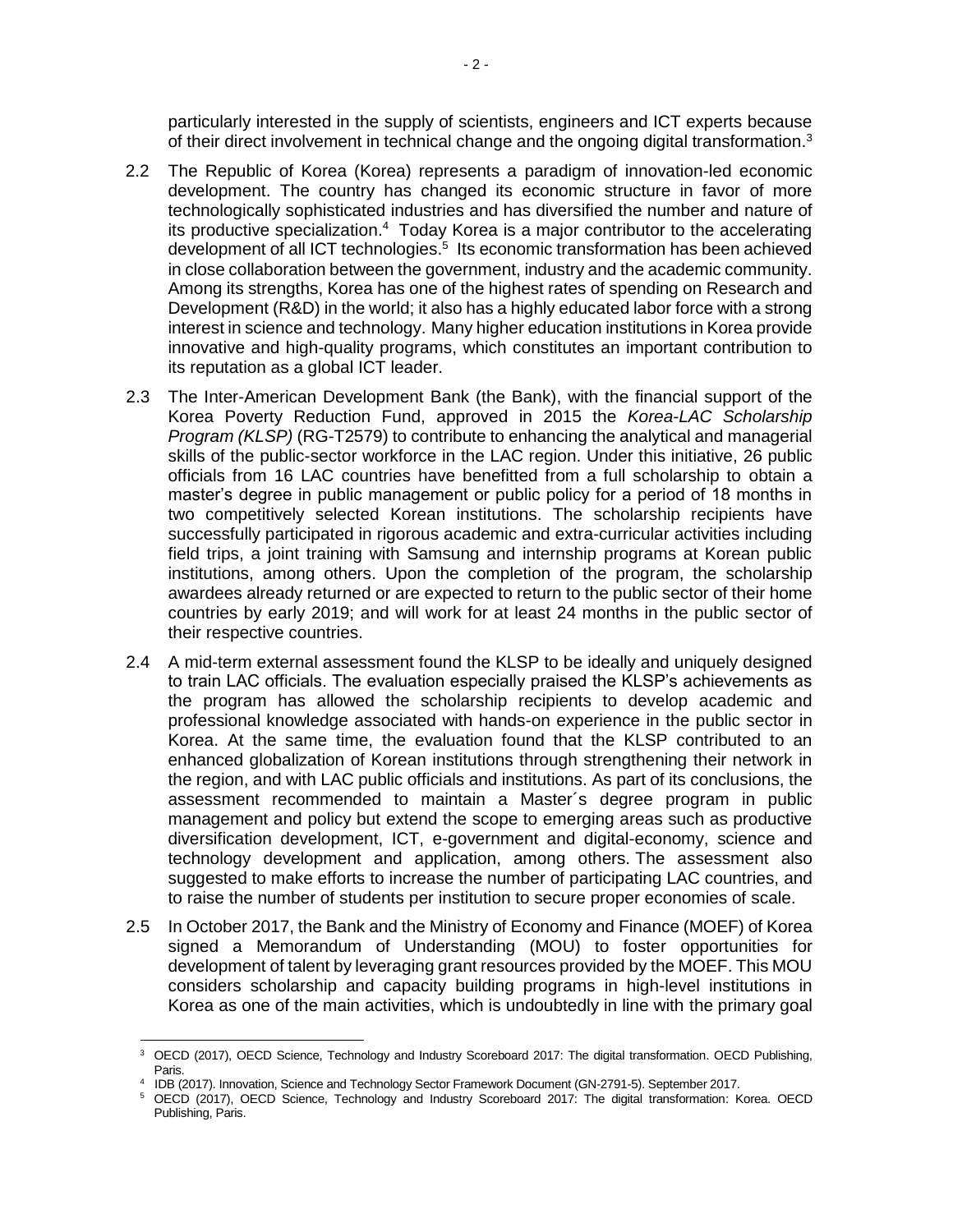of the KLSP. To complement this effort, the Bank and the MOEF signed in April 2018 a new MOU to support LAC public officials to improve their analytical, managerial and information skills, and to promote knowledge transfer from Korea to the region by providing Korean young professionals the opportunity to contribute and gain professional and cultural experience in countries of the region.

- 2.6 Under this new framework, the Bank and the MOEF agreed to structure a technical cooperation with two components: a **LAC Tech Corps** and a **Korea Tech Corps**. The LAC Tech Corps component will finance scholarships for LAC public officials to pursue a master's degree in Korea for a period of 16-18 months, taking into consideration the lessons learned from the KLSP mid-term assessment. Extended scope to ICT-related areas will be introduced. Meanwhile, the Korea Tech Corps component will pay attention to the challenge in LAC associated with a shortage of professionals equipped with in-demand ICT skills and knowledge. Considering that Korea provides a successful example of developing and training talent in ICT-related areas, this component will finance the deployment of Korean Tech Corps (KTC) to support ICT-focused projects and/or provide ICT-based solutions tailored to specific business needs of public agencies, public enterprises and/or private companies in select LAC countries.
- 2.7 This Technical Cooperation (TC) is consistent with the Update to the Institutional Strategy 2010-2020 (AB-3008) and is aligned with the development challenge of productivity and innovation, by deploying KTCs with ICT expertise to support ICT-related projects in LAC countries and/or develop ICT-based solutions tailored to the business needs of LAC countries. The TC is also aligned with the cross-cutting theme of institutional capacity and rule of Law, by providing LAC mid-level public officials with full scholarships to pursue a master's degree in public management or public policy with ICT-related areas.

## **III. Description of Activities/Components and Budget**

- 3.1 **Component 1. LAC Tech Corps (US\$1,345,000).** This component will be structured in two Sub-components: (i) Scholarships; and (ii) Overall management.
- 3.2 Sub-component 1-(i) Scholarships: will finance up to 20-25<sup>6</sup> scholarships for mid-level public officials from borrowing member countries of the Bank. These scholarships will cover the full tuition for a master's degree in public management or public policy with ICT-related specializations or other relevant areas with an ICT focus, and will include accommodation, monthly allowance for living expenses, educational materials, health insurance, travel to and from Korea, and other related eligible expenses. All degree courses will be conducted in English for a period of 16-18 months. A basic Korean language course and an orientation session will be included in the program to facilitate the integration of scholarship recipients to the Korean society.
- 3.3 Sub-component 1-(ii) Overall management: will finance consulting services and other activities for the overall management of the LAC Tech Corps. The overall management will encompass the tasks related to the: preparation, implementation and evaluation of the program, including the selection of host universities;<sup>7</sup> promotion and coordination of the program in Korea and LAC countries; monitoring and management of the program, among others.

 $\overline{a}$ <sup>6</sup> The ultimate number of scholarships will be subject to the final budget and financial contribution from Korean host universities.

<sup>&</sup>lt;sup>7</sup> Between two and three universities (host institutions) are expected to participate in the program. Final number of universities will be subject to effective universities' financial proposals and contributions, and consequently final budget.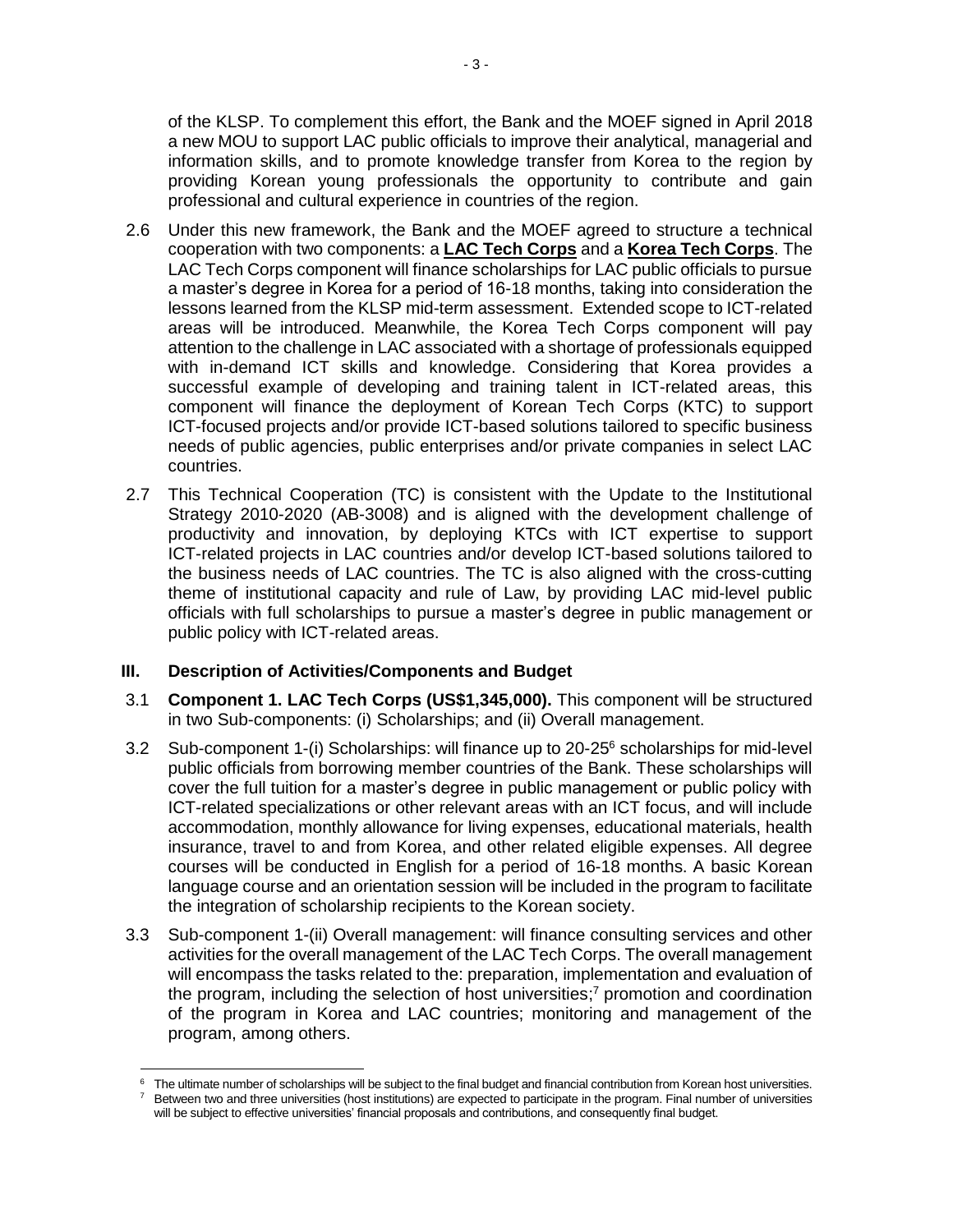- 3.4 **Selection of Korean universities.** A pool of qualified higher education institutions in Korea will be invited to submit their proposals to participate in the LAC Tech Corps. An international group of experts will be invited as an external panel to assess proposals submitted by Korean institutions and make a recommendation on the selection of host institutions on the basis of: (i) their overall proposal for the program, academic strength and experience in similar initiatives; and (ii) their proposed financial contribution<sup>8</sup> (third party funding) to partially finance the full cost of these scholarships. The financial contribution to be provided by the participating institutions is preliminarily estimated to be about US\$345,000.
- 3.5 **Nomination of candidates for scholarships.** Each government of the 26 borrowing member countries of the Bank will be requested to nominate up to 3-6 mid-level public officials that meet pre-identified eligibility criteria.<sup>9</sup> The selection of these nominees will be competitive, transparent and highly publicized by the respective government agencies, and based on objective criteria. The corresponding liaison entity will present an official nomination letter on behalf of its government. This communication will present government's list of candidates to the Bank and will express its commitment to: (i) release scholarship beneficiaries from their work duties for the entire length of the program; (ii) provide scholarship's beneficiaries if there are any benefits mandated by their local laws and regulations in terms of salary for the length of the program; and (iii) assign a work position to scholarship beneficiaries for a period of 24 consecutive months upon the completion of their studies in Korea.
- 3.6 **Selection of scholarship recipients.** All candidate students will be government officials nominated by their respective LAC government entities in coordination with the Bank; and will be selected by Korean host institutions based on their existing admissions criteria and student's merits. Gender and region balance will be considered to select the final beneficiary students, provided that the candidates meet the eligibility criteria pre-determined by the IDB and are selected based on the existing admission criteria of the host university(ies) in a transparent and competitive way. As part of the selection process, students will sign a written commitment to repay the total amount of the scholarship in the case of: (i) failure to complete the master's degree; (ii) failure to comply with the terms and conditions of the scholarship; (iii) failure to return to their home country upon the completion of the scholarship; and/or (iv) failure to work in the public sector for at least 24 consecutive months upon their return to their home country.
- 3.7 **Component 2. Korea Tech Corps (US\$2,000,000).** This component will finance the deployment of 20-30 KTCs<sup>10</sup> with expertise in ICT-related areas, preferably holding master's degree with ICT background or 3 years of relevant work experience.<sup>11</sup> Proficiency in English is a requirement to participate in the program. Working knowledge of one of the Bank's additional official languages (e.g. Spanish, Portuguese, or French) will be desirable. The program will cover honorarium, and the

 $\overline{\phantom{a}}$ 

 $8$  Universities are expected to provide their contribution in cash or in-kind, depending on the scholarships offered as part of their proposal.

<sup>&</sup>lt;sup>9</sup> See Annex III, page 42.

<sup>&</sup>lt;sup>10</sup> The term KTC is referred to a group of Korean technology's young professionals. The ultimate number of KTCs will be subject to: (i) ) effective supply and demand; and (ii) the final KTC cost, which is subject to KTC requirements per position and Bank's policy compensation.

<sup>&</sup>lt;sup>11</sup> Background requirement will be adapted to accommodate specific demand. The maximum age to participate as a KTC will be 37 years old at the moment of the application to the program.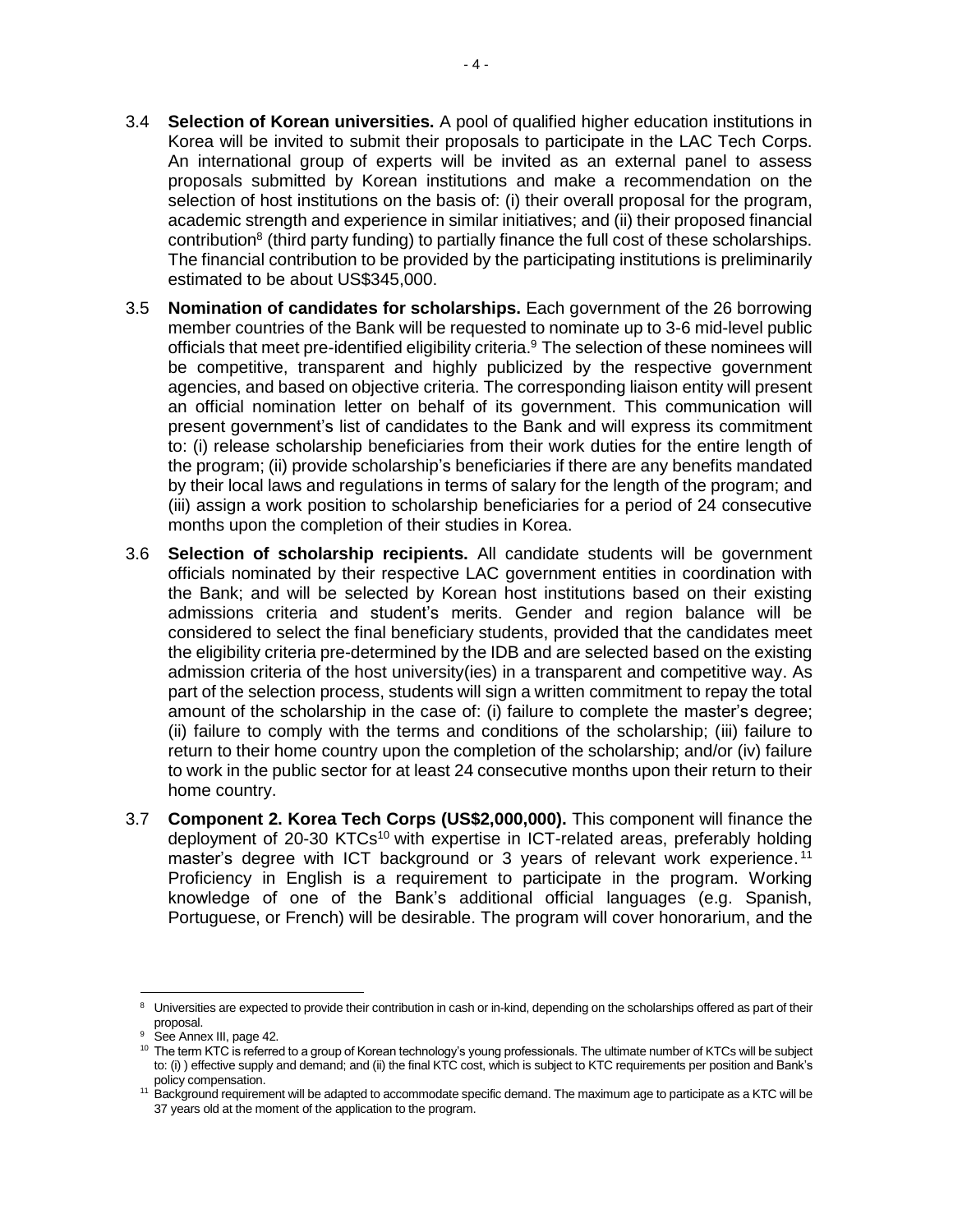applicable benefits as per Bank policy such as travel from and to Korea, local language program, cultural adaptation and other related expenses.<sup>12</sup>

- 3.8 KTCs will support ICT-related projects in LAC countries and/or develop ICT-based solutions tailored to specific business needs of public or private institutions. The KTCs will be deployed in public agencies or private companies in select LAC countries for a period of up to 12 months.<sup>13</sup> The first phase of insertion (1-3 months approximately) is contemplated to allow for cultural adaptation, the study of the local language, and obtaining of knowledge of the Bank's activities in the country. The second phase (9-11 months) corresponds to the labor insertion phase in specific public agencies or private companies. The duration of these phases may vary depending on the profile of each candidate to be identified. The Bank will contract KTC under the modality of consultants following Bank's policies and procedures. <sup>14</sup> The IFD/CTI Specialist in the Country Offices will support the coordination of KTCs and supervise their performance.
- 3.9 In coordination with innovation agencies, productive sector associations, and/or entrepreneurship agencies, IFD/CTI will coordinate calls for expressions of interest from companies and institutions in the region that want to benefit from the contribution of KTCs with qualified knowledge in digital technologies. The selected host companies are expected to sign a Collaboration Agreement with the Bank to establish the conditions that such entities shall comply with to be a beneficiary of the TC. The availability of staff that can interact fluently in English will be a condition for receiving professionals. A general KTC profile will be also elaborated to serve as a reference for both KTCs and companies.
- 3.10 Based on pre-identified demands in the region, and the general KTC profile, a selection process will be conducted with the support of a Korean agency. This agency will facilitate the process of KTC recruitment, including services associated with job advertisement, recruitment and a first screening of the qualified KTC candidates to ensure sufficient supply of qualified candidates for better quality and efficiency of the program. The Korean agency will send the information of qualified candidates to the Bank. Profiles will be analyzed by the Bank and candidate options will be sent to public agencies or private companies responding to the expressions of interest received.<sup>15</sup> Selected Korean professionals will be invited to interviews with IFD/CTI and also with public agencies or private companies or preselected institutions to confirm interest from both sides. IFD/CTI will made the final selection decision. To enhance KTCs' readiness to be deployed to LAC countries, pre-departure orientations will be provided in Korea.
- 3.11 A specialized company(ies) will be hired<sup>16</sup> by the program to support KTCs upon their arrival in his/her country of destination by providing logistical assistance and guidance, activities for cultural immersion, language classes, and general adaptation support. It is expected that between 1 to 4 KTCs will be assigned per country. Country selection will take into consideration the potential impact, demand and scale for management and supervision.

 $\overline{\phantom{a}}$ 

<sup>&</sup>lt;sup>12</sup> Selected KTC will be required to present proof of health insurance plan.

<sup>&</sup>lt;sup>13</sup> Considerations for any extension of the insertion phase will be subject to a review of the business needs and the availability of resources, and in any case to the applicable Bank's policies and procedures.

<sup>&</sup>lt;sup>14</sup> Any other terms and conditions related to the services of the KTC not provided herein will be subject to the applicable Bank policies and procedures.

<sup>&</sup>lt;sup>15</sup> Considering the number of potential applicants, the Bank may desire to hire consultancy services to support the screening process and the selection of a short list per position.

<sup>&</sup>lt;sup>16</sup> As deemed appropriate, and subject to the availability of these services in the potential countries and their feasibility in terms of cost.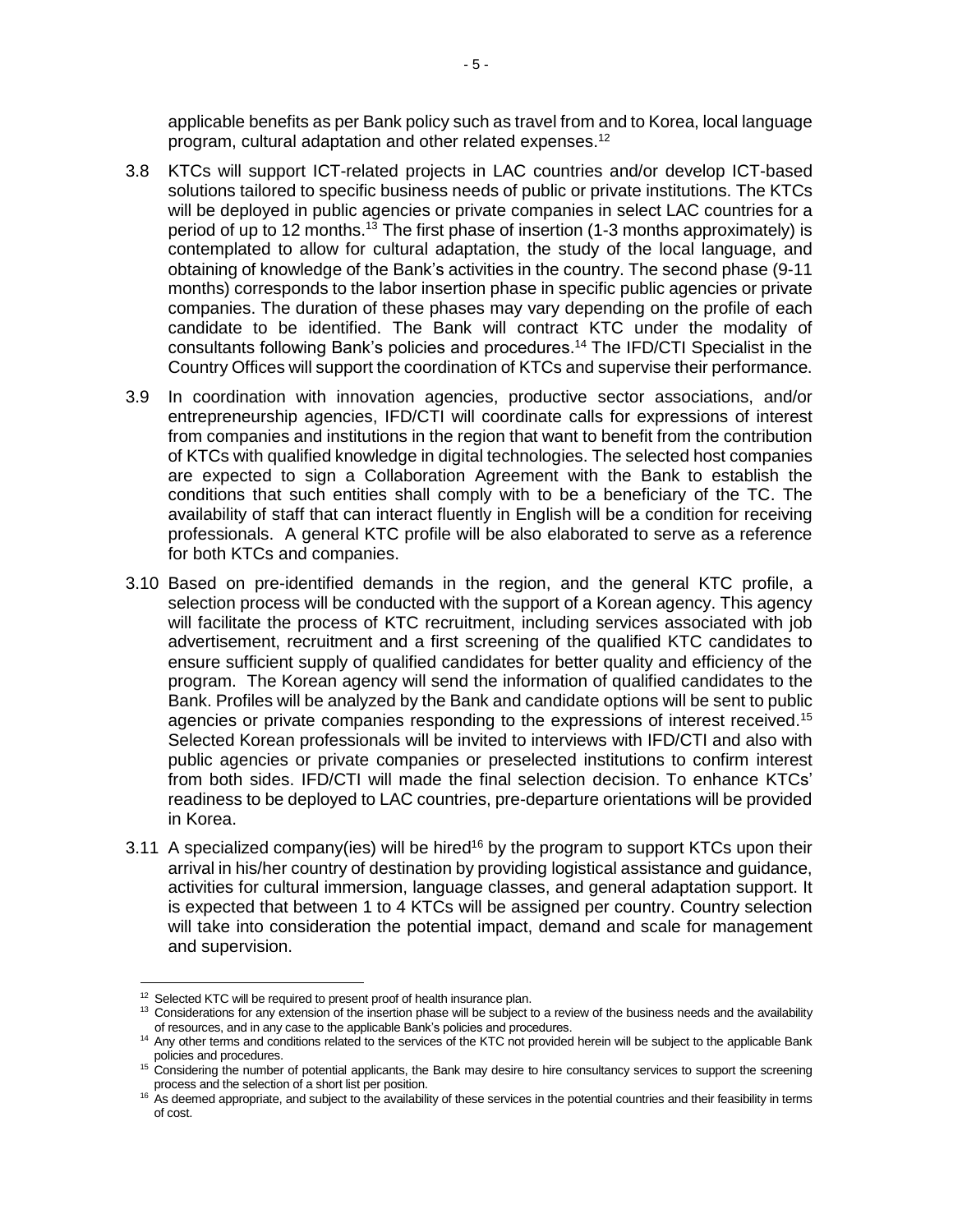- 3.12 This component will also finance consulting services and other activities for the overall management of the Korea Tech Corps. The overall management will encompass the preparation, implementation and evaluation of the program, including the identification of job opportunities in LAC countries; promotion and coordination of the program in Korea and LAC countries; selection of KTCs and supply-demand matching; monitoring and management of the program, among others.
- 3.13 The total cost of this TC is expected to be US\$3,345,000, of which US\$3,000,000 will be financed by the Knowledge Partnership Korea Fund for Technology and Innovation (KPK), and US\$345,000 would be the third-party funding from selected Korean host university(ies). The third-party's contribution is expected to be provided in cash or in kind, depending on the services that Korean host university(ies) plan to offer as part of their proposals.

| <b>Activity/</b>                          |                                                                                                                                                                                                    | <b>IDB</b> | <b>Counterpart</b> | <b>Total</b>   |
|-------------------------------------------|----------------------------------------------------------------------------------------------------------------------------------------------------------------------------------------------------|------------|--------------------|----------------|
| <b>Component</b>                          | <b>Description / subcomponent</b>                                                                                                                                                                  | <b>KPK</b> | <b>Funding</b>     | <b>Funding</b> |
| 1. LAC<br><b>Tech Corps</b>               | (i) Scholarships: Full tuition,<br>accommodation, allowance for living<br>expenses, educational materials, health<br>insurance, economy-class trip to and from<br>Korea and other related expenses | 810,000    | 345,000            | 1,155,000      |
|                                           | (ii) Overall management: External panel for<br>university selection, monitoring and<br>administration, communication and<br>promotion, and final evaluation                                        | 190,000    |                    | 190,000        |
| 2. Korea<br>expenses<br><b>Tech Corps</b> | (i) KTC deployment: Honorarium, training<br>program and agencies, economy-class trip<br>from and to Korea and other related                                                                        | 1,830,000  |                    | 1,830,000      |
|                                           | (ii) Overall management: Monitoring and<br>administration, communication and<br>promotion, and final evaluation                                                                                    | 170,000    |                    | 170,000        |
| Total                                     |                                                                                                                                                                                                    | 3,000,000  | 345,000            | 3,345,000      |

#### **Indicative Budget (US\$)**

## **IV. Executing Agency and Execution Structure**

- 4.1 The Bank will execute overall management of the TC through IFD/CTI, given the regional nature and scope of this program and IFD/CTI's expertise in the execution of technology- and innovation-oriented projects. The execution of Component 1-i will be carried out by the selected university(ies) pursuant to the IDB policies and procedures.
- 4.2 For the execution of the scholarship subcomponent, Korean education institution(s) will be competitively selected as host university(ies) based on recommendations of an external panel. An agreement will be signed between the Bank and the Korean university(ies) specifying the conditions for the use of the funds, the respective additional contribution (third-party funding) to be provided by the university, and other obligations. University(ies) are expected to provide their contribution in cash or in kind, depending on the services that they plan to offer as part of their proposals. Funds from the Bank will be expected to be disbursed to the Korean university(ies) upon approval of progress report to be submitted every semester as follows: 50% of the total amount upon approval of the first progress report; 25% upon approval of the second progress report; and 25% upon approval of the third progress report.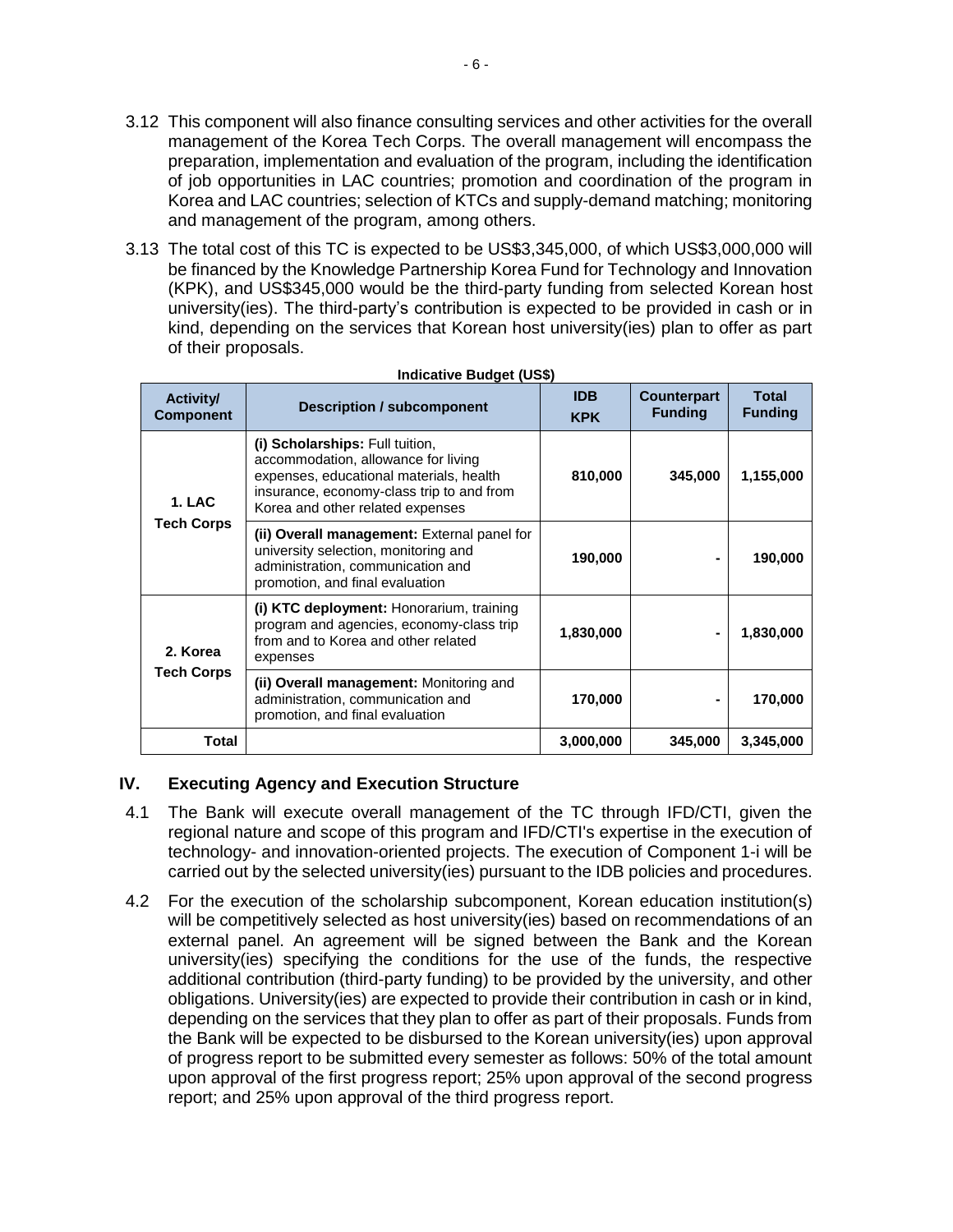- 4.3 Under the supervision of IFD/CTI, a Korean agency, Human Resources Development Service of Korea (HRD Korea), specialized in the recruitment of Korean young professionals, is expected to support the program by facilitating the promotion and selection process of KTC candidates in Korea. A Collaboration Agreement will be signed with HRD Korea to frame the expected support they will provide in the selection process of KTC. An additional Korean agency Korea Trade-Investment Promotion Agency (KOTRA) will be hired to support pre-departure training activities. According the "Policy for the Selection and Contracting of Consulting Firms for Bank-Executed Operational Work" (GN-2765-1) and its Operational Guidelines, this agency is expected to be hired under the non-competitive method of single-source selection process. <sup>17</sup> As indicated in paragraph 3.9 a specialized company(ies) are also expected to be hired to support KTCs once they have arrived to his/her country of destination by providing logistical assistance and guidance, activities for cultural immersion, language classes, and general adaptation support. The firm(s) selected for this purpose will be hired based on their expertise and experience of cultural and professional immersion in LAC countries. Individual consultants will be also hired for the preparation, promotion, communication, monitoring, management and evaluation of the program.
- 4.4 **Procurement.** All necessary procurement for the scholarship sub-component will be carried out by the participating university(ies) in accordance with the "Policies for the Procurement of Goods and Works Financed by the Inter-American Development Bank (GN-2349-9), and the "Policies for the Selection and Contracting of Consultants Financed by the IDB" (GN-2350-9).The activities to be executed by the Bank (Sub-component 1-(ii) and Component 2) are included in the Procurement Plan (Annex II) and will be contracted in accordance with Bank policies as follows: (i) AM-650 for Individual consultants; (ii) GN-2765-1 and Guidelines OP-1155-4 for Consulting Firms for services of an intellectual nature; and (iii) GN-2303-20 for logistics and other related services.
- 4.5 IFD/CTI will closely coordinate activities with LAC Governments, selected host universities, scholarship recipients, beneficiary host institutions in LAC countries, KTCs, and other relevant agencies and consultants to ensure a successful launch and execution of the program. During the different stages of the program implementation, the IFD/CTI will keep coordinating and communicating with the involved Country Offices in a timely manner.

#### **V. Major Issues**

5.1 Proposed scholarship beneficiaries may not meet eligibility or admission requirements or may not finish the program. To mitigate this risk, the corresponding liaison entity of each country will certify in their recommendation letter that its nominees meet the eligibility requirements of the program and the admission criteria of the Korean host institution(s) they are applying for. Also, it will be mandatory for all participants to have at least five years of full-time professional working experience in the public sector. Candidates must also demonstrate their proficiency in oral and written English. The Bank will work with beneficiary countries to launch a promotional campaign to inform about the program and stimulate an active participation from the best possible candidates in every country.

 $\overline{a}$ <sup>17</sup> Given its particular expertise and knowledge required as well as the expected value of the contract (less than US\$100,000).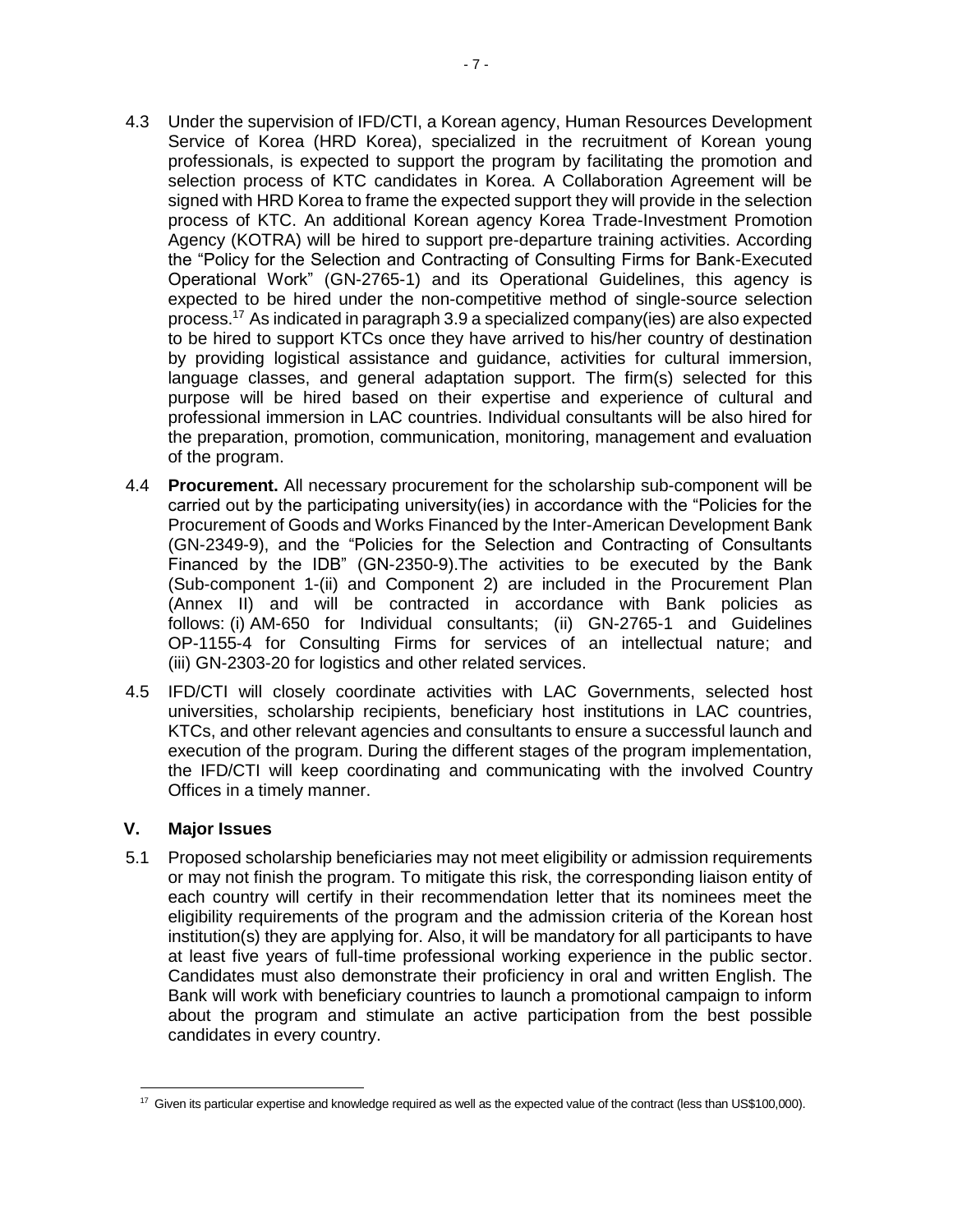- 5.2 Selected scholarship recipients may not return to the public sector of their respective home countries upon completion of the program. The eligibility requirements will include a written commitment to return to the public sector in their respective countries for a period of 24 consecutive months; and the obligation of full scholarship repayment should candidates decide not to return.
- 5.3 Selected scholarship recipients may not be re-employed in the public sector of their respective countries. A written commitment of the participating governments to guarantee the employment of the students in the public sector upon their return will be requested as a critical requirement for the student selection process.
- 5.4 Selected educational institutions in Korea may not make a partial financial contribution to the program. Even if this risk is latent, the partial financial contribution requirement will be established in the call for proposals for Korean educational institutions. Since this risk cannot be mitigated, the number of scholarships would have to be reduced if this third-party funding does not actually materialize.
- 5.5 A sufficient pool of qualified KTC candidates may not be secured. A Korean agency specialized in the recruitment of Korean young professionals will support the program by facilitating the process of job announcement, promotion and listing of qualified candidates.
- 5.6 Selected KTCs may not be matched with LAC host institutions consistent with their field of expertise. To select and deploy KTCs tailored to the business needs, specific requirements and terms of reference will be determined based on effective demand to be identified during the mapping process of job opportunities.
- 5.7 Selected KTCs may have difficulties of cultural and professional immersion in LAC countries. To mitigate this risk, a specialized company(ies) will be hired by the program to support KTCs upon their arrival in his/her country of destination by providing logistical assistance and guidance, activities for cultural immersion, language classes, and general adaptation support and monitoring. County allocation will have into consideration the availability of this type of support.

## **VI. Exceptions to Bank policy**

6.1 There are no exceptions to Bank policy in this TC.

## **VII. Environmental and Social Strategy**

7.1 Given the nature of the project, there are no associated environmental or social risks. Based on the Environment and Safeguards Compliance Policy (OP-703) this operation is classified as "C", meaning that no environmental assessment studies or consultations are required for this category (see [Safeguard Policy Filter](https://idbg.sharepoint.com/teams/EZ-RG-TCP/RG-T3174/50%20Environmental%20and%20Social/RG-T3174_SPF_20181009_1625.pdf) and Safeguard [Screening Form\)](https://idbg.sharepoint.com/teams/EZ-RG-TCP/RG-T3174/50%20Environmental%20and%20Social/RG-T3174_SSF_20181009_1625.pdf).

#### **Required Annexes:**

- Annex I: [Result Matrix](https://idbg.sharepoint.com/teams/EZ-RG-TCP/RG-T3174/15%20LifeCycle%20Milestones/Anexo%20I%20-%20Matriz%20de%20Resultados%20-%20RG-T3174%20Post%20QRR.xlsx?d=wdee1f25b9ffd44df8b53626aeb581db7)
- Annex II: [Procurement Plan](https://idbg.sharepoint.com/teams/EZ-RG-TCP/RG-T3174/15%20LifeCycle%20Milestones/Anexo%20II%20RG-T3174%20Procurement%20Plan%20-%20Post%20QRR.xlsx?d=we0f140218dc64dfeb7418b2616d25d03)
- Annex III: [Terms of Reference](https://idbg.sharepoint.com/teams/EZ-RG-TCP/RG-T3174/15%20LifeCycle%20Milestones/Anexo%20III%20-%20TDR%20-%20RG-T3174%20-%20Post%20QRR.docx?d=w6d2369b81092487faa7b268c76cf018e)